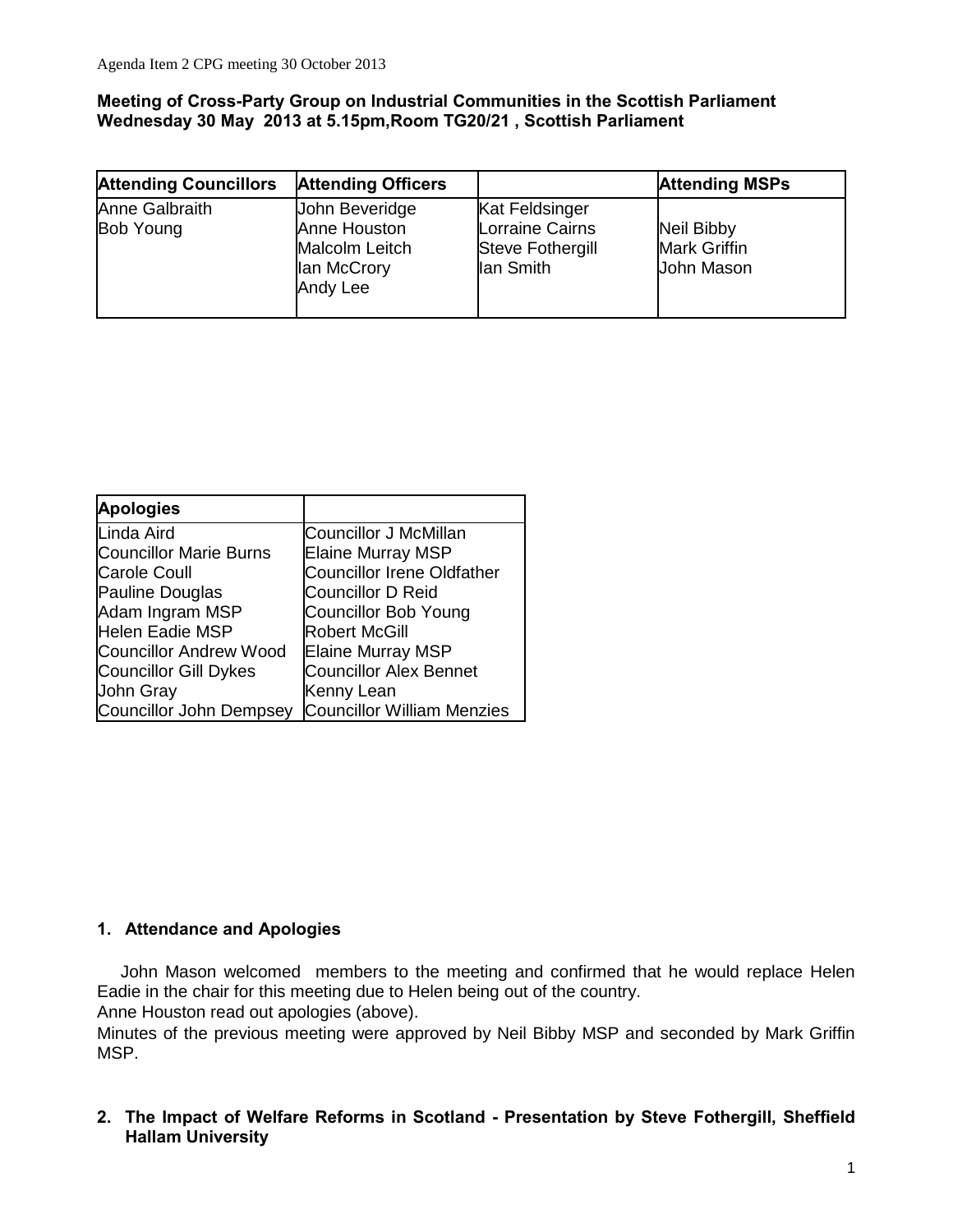Steve Fothergill gave a presentation on the Impact of Welfare Reform in Scotland which had been commissioned by the Scottish Parliament Welfare Reform Committee. He reported that reforms would be taking £19billion out of the UK collectively and £1.6 billion a year out of the Scottish Economy which equated to £148 per head. He concluded that Scotland was not suffering any worse than other areas in the UK, however that worst impact by far would be felt in Scotland's most disadvantaged areas. Members were most concerned to note the scale of the impact of the reforms in Scotland's industrial communities and recognised that the full impact would not be felt for a few years. Subsequent impact on a variety of support services including CAB, Mental Health etc were also noted.

One of the major issues highlighted was the fact that a number of reforms were being implemented simultaneously with some reforms hitting households and others individuals. The reform which would have greatest impact was identified as the reforms to Incapacity Benefit which now means that after one year Employment Support Allowance is means tested and can come to an end. Up to 144.000 individuals would be affected by this. In addition, because some reforms will affect individuals simultaneously, the overall effect could be a reduction of income up to £7k a year for some people.

Steve highlighted the disparity of the position across Local Authorities with Glasgow being hit the hardest with an average decrease in income of £650 per working age adult per year which equates to a reduction of £270m per year. In Shetland the figures are £270 and £4m per year respectively. Scotland will be hardest hit by reforms in Incapacity Benefit, Disabiliity Living Allowance and Housing Benefit.

In the discussion that followed it was agreed that £7k was a substantial reduction in income for individuals and it was also highlighted that this loss of income would have a knock on effect on local businesses in these communities. The Improvement Service have already been asked to try and quantify this issue.

In terms of housing, there appears to be anecdotal evidence that up to one quarter of tenants are falling behind in rent payments. The issue of Universal Credit was also raised as one that would cause problems in the future and would be difficult to implement effectively. Similarly, the bedroom tax would be difficult to implement although this was not causing as many problems in Scotland as some other areas. It was also suggested that the bedroom tax could be fought on a Human Rights issue and that Professor Alan Miller is researching this possibility.

It was recognised that some of the ICA Communities e.g. East Ayrshire would be hardest hit by the Impact of the Reforms. The question of UK Government Impact Assessment into the reforms was asked. Professor Fothergill confirmed that the UK Government had looked into this but no conclusions have been drawn as yet.

Other issues that were raised by members included the need to revisit Local Authority funding settlements which remained imbalanced given the huge variance in need across Scotland's local authorities. Mental Health was also an issue that was acknowledged as having potential for serious impact.

### **3. Presentation on Draft Operational Programmes 2014-2020 - Kat Feldsinger, SCottish Government European Structural Funds Division**

`Kat began her presentation to the group by explaining the principles behind the European Commission's cohesion policy with regard to supporting areas of deprivation across Europe. She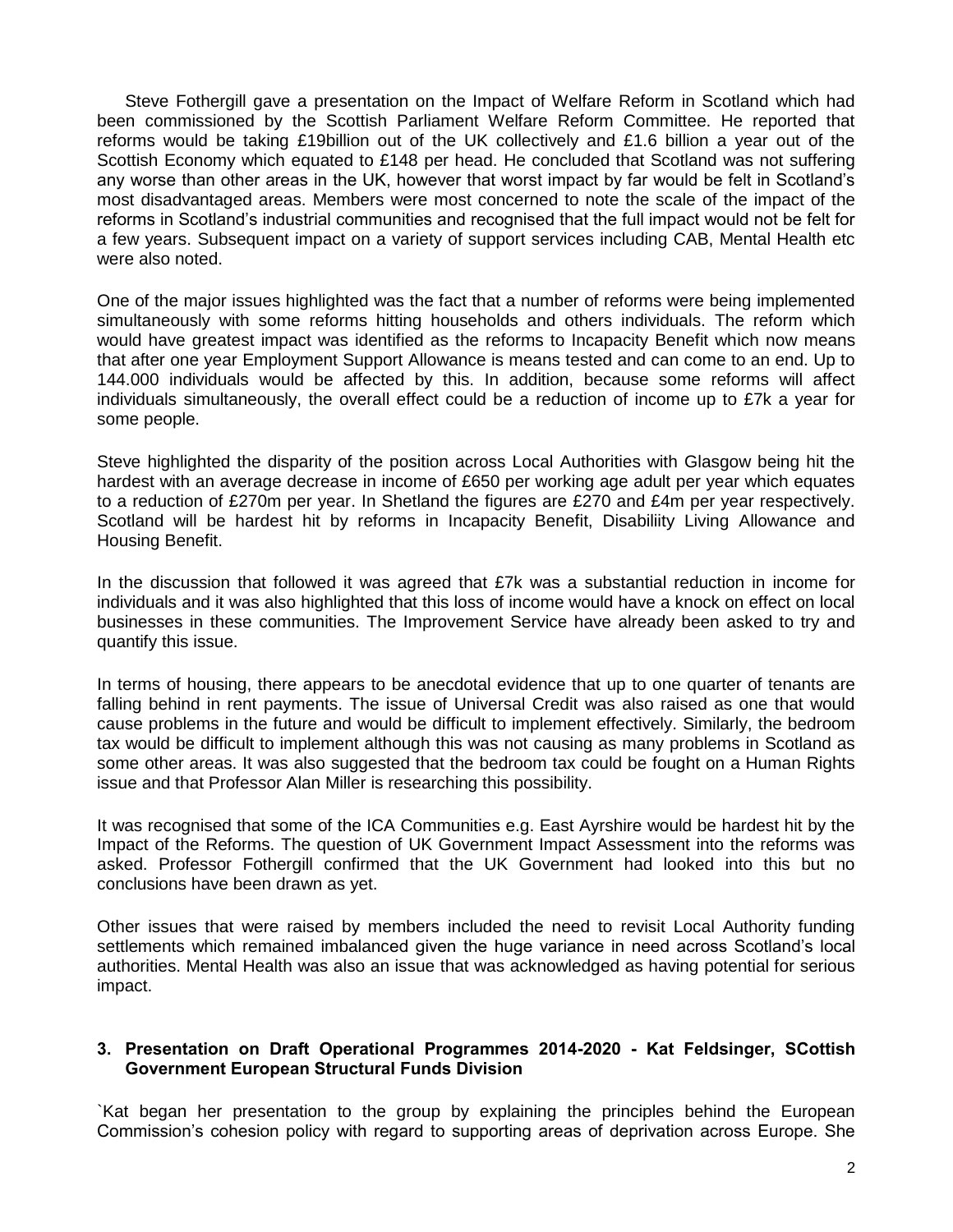Agenda Item 2 CPG meeting 30 October 2013

then demonstrated the Scottish context by showing maps which highlighted that many of Scotland's worst off areas have not changed over the last eighty years. Therefore, she posed the question what needs to be done to make a difference to these areas using the Structural Funds at our disposal? She identified balancing need and opportunity as a key issue which required focus in the next round of Structural Funds which would involve Local Authorities in a process to identify these areas. This time round Scotland have been fortunate to only recieve a 5% reduction in allocation of funds which was significantly less than expected.

Kat identified three challenges which would be key planks of the Future Programme;

Labour Market Participation Social Exclusion and Unemployment Environmentally friendly and Resource Efficient Economy

She also identified that the Scottish Government had included Delivery Partners in the this Programme who could; handle audit requirements, provide match funding and delegate delivery arrangements as appropriate.

In the following discussion the following issues were raised;

Ongoing basic literacy issues in Industrial Communities were highlighted and it was hoped that the Programme could address these. Kat confirmed that support would be addressed from the very early barriers to employment such as literacy through an Employability pipeline that also addressed the issues of those wishing to progress within employment. She also acknowledged that a key issue would be to provide effective vocational training. The Scottish Government are very keen to see projects from all five stages of the Employability pipeline.

Transport and accessibility issues were also raised and Kat recognised that there was no assumption that large areas like South West Scotland, for example, would be seen as one area. She was very clear that the Programme would need to look at more localised priorities like transport issues.

The issue of bureaucracy affecting the participation of smaller community groups was raised. Kat confirmed that this was the reason for using larger delivery agents to support.

The figure of 40,000 potential jobs in renewables was questioned and it was confirmed that these figures were contained in the Scottish Governments renewables plan.

The synergy of the Programme with opportunities like surface mining was raised. In particular, how can the renewables priority be tied in with the broader energy industry within Scotland.

Finally, it was acknowledged that South West Scotland had been identified as an area to receive an additional resource of £52m to support Youth Employment over the next seven years . Kat confirmed that the picture was not yet clear about how this resource could be best utilised in the context of the 2014-202 Programme.

Finally, the significant role of the Scottish Government in arguing for a 5% decrease in the overall Uk settlement was praised by the Committee

## **4. Report on Meeting with Angela Constance, Minister for Youth Employment**